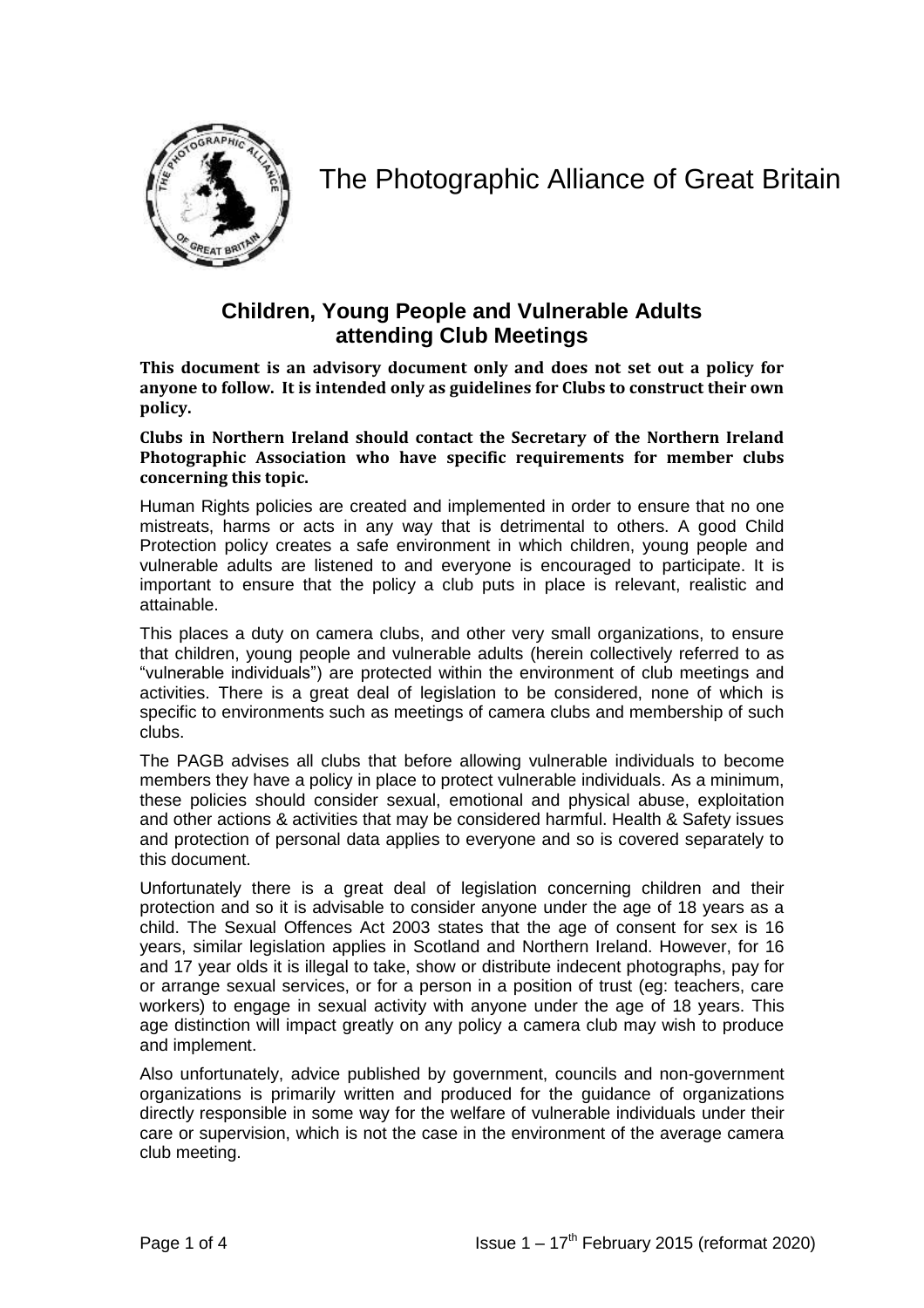Firstly, there is no requirement that any member of a camera club should be subject to Disclosure and Barring Service (previously CRB) checks if the camera club decides to admit vulnerable individuals as members.

As a minimum, the protection policy should consider and cover the following points:

- The policy should include guidelines to ensure that anyone under 18 years of age is protected from the viewing or taking of images that may be considered suggestive or indecent in nature. It is generally the case that camera clubs do not display or capture indecent images at club meetings or outings. However, it is possible that suggestive images may be displayed or captured and so the policy should have a procedure in place to cover such eventuality. The club may consider that it would exclude those under 18 years of age, or those under 16 years of age from such events. Another consideration would be to allow attendance of those above a particular age provided they were accompanied by an appropriate adult or had the written permission of the parent or legal guardian. Each situation will be different and dependant on the exact nature of the activity involved. It is easy and safe to exclude all vulnerable individuals from such activities but is it appropriate in all situations? This part of the policy requires careful consideration.
- The drafting of the policy should consider whether a vulnerable individual should be accompanied by a parent, legal guardian or a responsible adult appointed in writing by a parent or legal guardian. If the club decides that this should be the case, consideration should also be given to whether such a requirement would apply to those under 18 years of age or just those under 16 years of age. The decision on age should be made following consideration that the age of consent for sex is 16 years yet anyone under 18 years of age must not be shown indecent images.
- At club portrait sessions, taking portrait photographs of vulnerable individuals should be protected under the policy. You may wish to allow such activity but it would be advisable only to allow such activity under the direct supervision of the parent or legal guardian.
- Consideration should be given to gaining written permission from the parent or legal guardian for the vulnerable individual to become a member of the club. You may also wish to include several things in this document for the parent or legal guardian to approve concerning attendance and activities at the club. These approvals could include the following:
	- If not prepared to accompany the vulnerable individual to club activities, nomination of a responsible adult to accompany the vulnerable individual to club activities.
	- **Agreement to pay the relevant membership subscription.**
	- Agreement that the parent or legal guardian is responsible for the vulnerable individual until they arrive at the club venue and the activities commence and once the vulnerable individual leaves the venue at the conclusion of official club activities. Obviously during the activities the parent, legal guardian or nominated responsible adult is responsible.
	- Provision for any action or procedure the club officials should implement in the event that the vulnerable individual arrives at a club activity unaccompanied.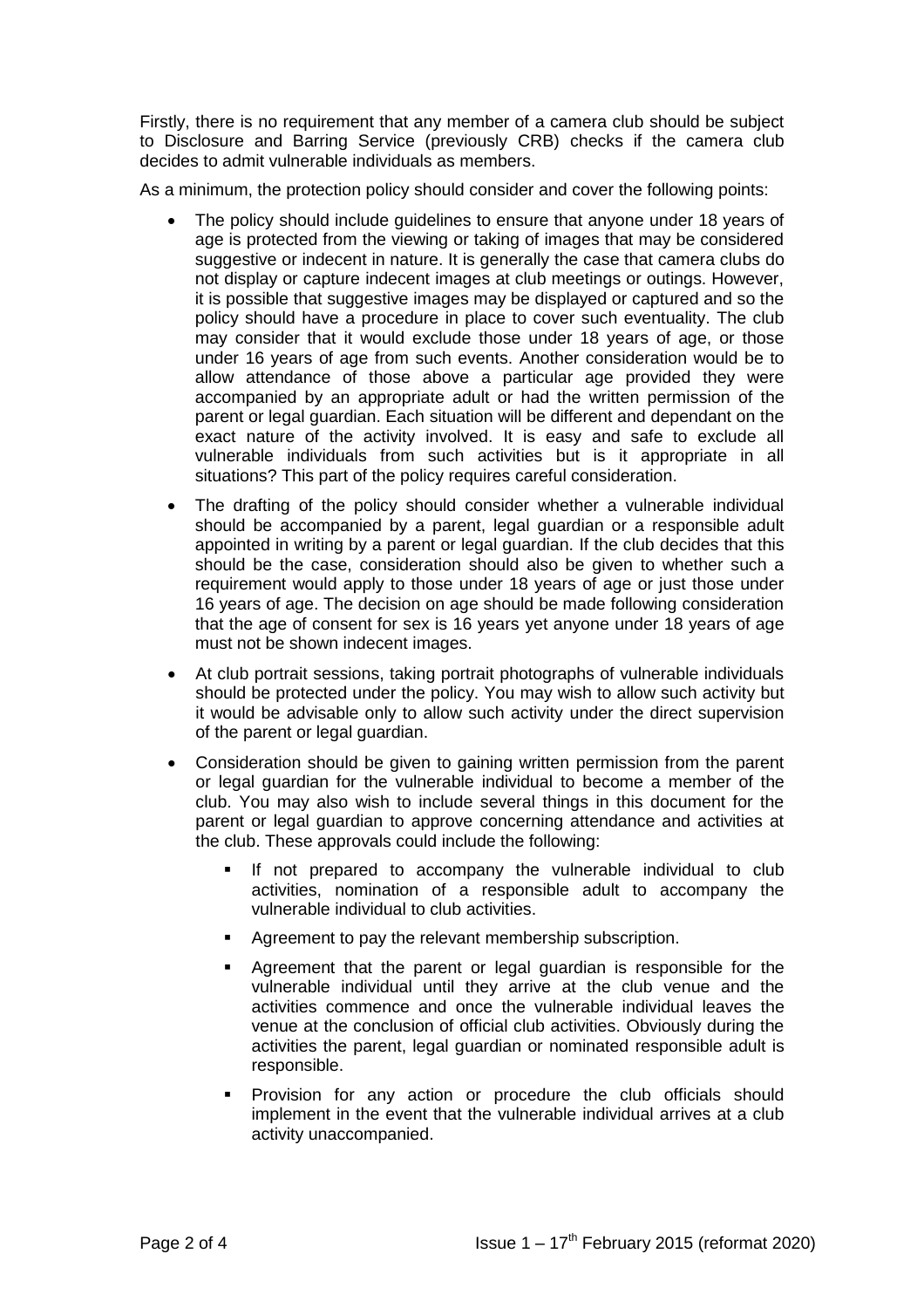- Any other provisions the club may consider appropriate giving special consideration to any unique or special activities the club conducts that have not been considered in this document.
- A copy of the club rules and the Policy for Protection of Vulnerable Individuals should also be given to the parent or legal guardian.
- The guidelines should consider the minimum number of adults allowed to be in direct attendance with a vulnerable individual to ensure their protection. This guideline should also ensure protection from frivolous accusations against club members.
- General provisions covering equality of treatment.
- Club members should be made aware of the provisions in the protection policy and be reminded of their responsibilities in this respect with some emphasis placed on acceptable language when vulnerable individuals are present.
- Consider any safeguards that may need to be put in place should vulnerable individuals have unsupervised access to the internet at club meetings and events.
- Photographs of vulnerable individuals and identification of them in club literature is not against the law when illustrating a club activity or generally included in such as a club newsletter even if included on the internet. Obviously such images should not be suggestive or indecent in nature. However, clubs are advised to gain permission from the parent or legal guardian before publishing such images and identifying the vulnerable person.
- It is advisable that the parent, legal guardian or responsible adult should accompany the vulnerable individual at all times whilst attending club activities. In the event that such person is involved in other activities within the club then alternative supervision arrangements will need to be made and possibly involve two or more club members taking on the supervision role for that period of time. Think about when the vulnerable individual may need to attend the toilet.
- The most difficult part of any policy is the procedure for reporting and handling accusations of abuse. Abuse may be very difficult to spot as often the person perpetrating abuse takes extensive steps to avoid detection and attempts to make all their actions look entirely innocent. It is important to remember that the perpetrators of abuse are not always male. Once reported, some kind of action must be taken and that action may be dependant upon the type of abuse, sexual/emotional/physical, reported. Things to be considered will include if and how to investigate, reporting to the relevant authorities, recording times and dates of relevant club activities and members who were present. There are many more things to consider and it is unlikely that a rigid procedure could be laid down to cover every eventuality. A more considered approach could be to convene a very small group of club officials to decide the best course of action based around a loosely drafted set of guidelines such that the guidelines can be tailored to determine the most appropriate course of action for any event. Hope for the best but prepare for the worst would be a suitable motto. You may also wish to consider the devastation such an occurrence may have on the credibility of the club and strategies to recover confidence and respect for the club.